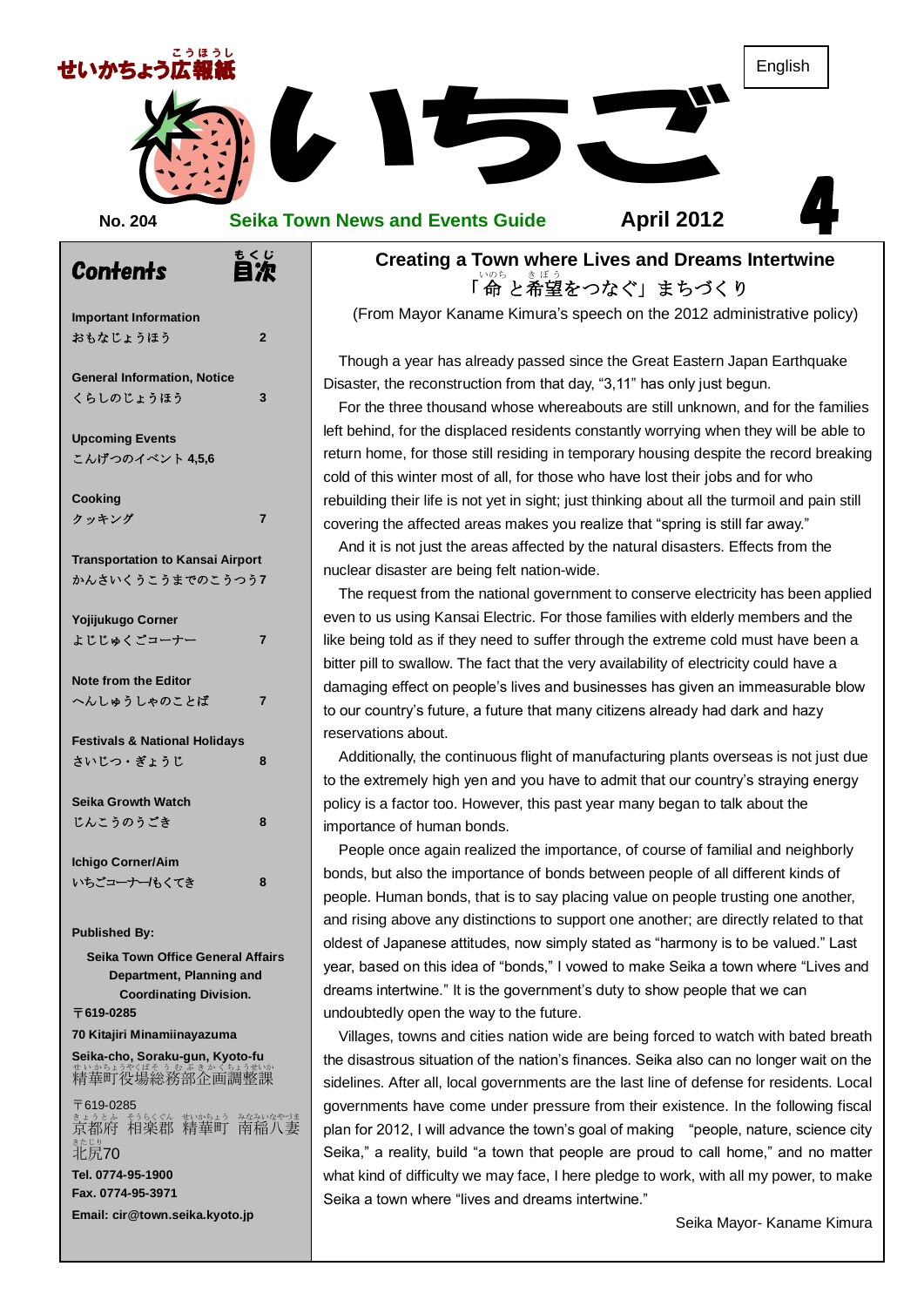# Important Information おもなじょうほう

のらな

ちょうぜい

#### **Pay your Taxes at a Convenience Store** 町 税 コンビニ納付

From April, you will be able to pay certain taxes at convenience stores. You will now be able to make payments on weekends, and even when the town office and banks are closed.

**Payment slips(***Noufusho***) you may pay at convenience stores**:(Those with a barcode) Payment slips enclosed with tax notice, notification of changes to taxes, or notification of failure of automatic transfer failure  $\cdot$  Reprinted payment slips  $\cdot$  Non-payment notice payment slips

**Payment slips you can't pay at convenience stores**:**(**Those without a barcode)・Slips printed before March 31st・Slips applying to taxes from before March 2011・Slips where the amount exceeds 300,000 yen. (These are payable at the town office or banks)

**Taxes you can pay at convenience stores**: Town and prefectural residence tax, Fixed property tax, City planning tax, Light motor vehicle tax, National Health insurance tax

**Convenience store payment deadline**: You may pay these taxes until the "Convenience Store handling deadline" (*Konbini toriatsukai kigen*) date printed on the payment slip. If this date has passed, please pay these taxes at the town office or a bank.

#### **QUESTIONS:**

Tax Division, Revenue Promotion Section 税務課収納推進係 TEL:0774-95-1916 TAX:0774-95-3974

#### **4th International Understanding Festival** 第 **4** 回 国際 理解 フェスティバル だい かいこくさいりかい

At the international understanding festival, there will be presentations on the various international **I** activities and foreign language education in Seika's elementary schools and Seika Minami middle school, as well as a presentation on Thailand and helping foreign residents during natural disasters. There will also be a п ı traditional Thai dance performance.

**WHEN:** April 22nd(Sun) 2:00 p.m. to 4:40 p.m.

**WHERE**: Seika Exchange Hall (Town Hall 2nd Floor) \*(Limit first 100 people) No applications necessary

**QUESTIONS:** Seika Global Network office (inside the Planning and Coordinating Division)

TEL: 0774-95-1900, FAX: 0774-95-3971

# **Play-Date for Disabled Children**

<sub>しょうがいじ</sub><br><mark>障害児レクリエーション!</mark>

Local NPO Sora has planned a great time for children in Seika with disabilities. They will hold 5 events from May to February of next year, with all kinds of fun activities kind of fun surprises. Details for the first event are below, and those who register for the first event will be automatically registered for the other four events. There are 25 spots available, and participants will be chosen by lottery if there are too many applicants.

**WHEN:** Sunday, May 27th. 1st session: 10:30a.m. - 12:30p.m. 2nd session: 1:30p.m. - 4:00p.m.

**WHO:** 1st session: Children with a physical or mental disability who live in Seika and are in the third grade of elementary school or below.

2nd session: Children with a physical or mental disability who live in Seika and are in the fourth grade of elementary school or above, and younger than 18.

**WHERE:** Mukunoki Center **WHAT:**Arts and crafts, etc. **FEE:** 500 yen (fee for materials and insurance, etc.)

**APPLY:** Applications forms are available at the Child Care Support Division (2nd floor of the Seika Town Office) Bring a completed application form to the NPO Sora offices between the hours of 10a.m. and 6p.m. Please apply by April 27th.

**QUESTIONS:**NPO Sora (Seika-chō, Hōsono, Sakakigatsubo 26-4) TEL: 0774-93-3814 FAX: 0774-93-3937

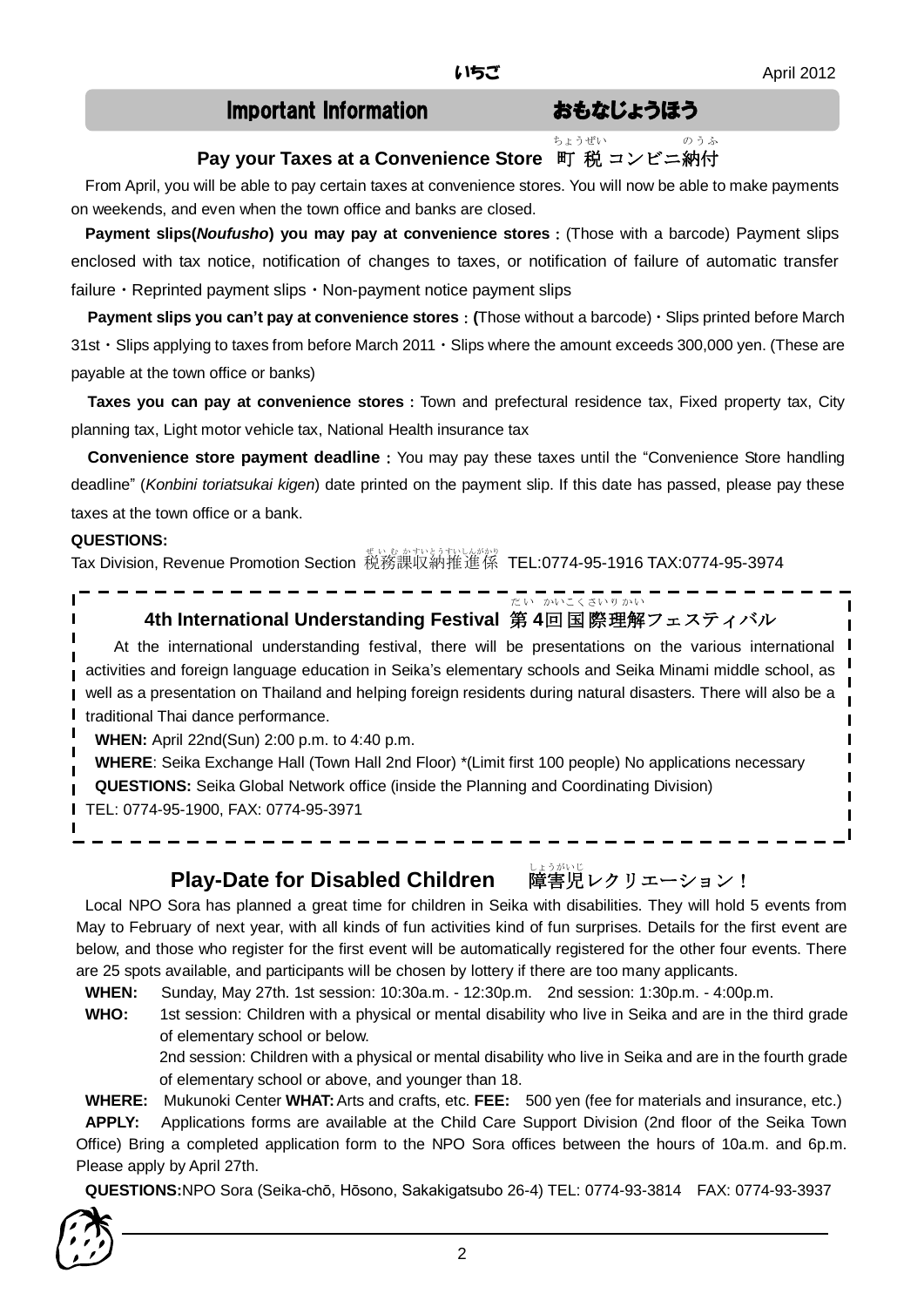**April**

# General Information くらしのじょうほう

| <b>Date</b> | Time                 | <b>What</b>                                                        | <b>Where</b>         |  |
|-------------|----------------------|--------------------------------------------------------------------|----------------------|--|
| 6 (Fri)     | 1:00p.m. $\sim$      | Health Check-up for 1 and a half year olds                         | <b>Health Center</b> |  |
| 8(Sun)      |                      | Sports Festival -Soft baseball                                     | Uchikoshidai Grounds |  |
| 9 (Mon)     | $1:30p.m. -3:00p.m.$ | <b>Training Room Orientation</b>                                   | Mukunoki Center      |  |
| 10 (Tue)    | 1:00p.m. $\sim$      | Health Check-up for 3 and a half year olds<br><b>Health Center</b> |                      |  |
| 11 (Wed)    | 1:00p.m. - 3:30p.m.  | Parenting Class (Cooking)                                          | <b>Health Center</b> |  |
| 15 (Sun)    |                      | Sports Festival-Soft Volleyball                                    | Mukunoki Center      |  |
| 16 (Mon)    | 1:15p.m. -2:15p.m.   | Polio Vaccinations (Until April 20th)                              | <b>Health Center</b> |  |
| 22 (Sun)    | 9:00a.m. -12:00p.m.  | Smile Sports Arena                                                 | Mukunoki Center      |  |
| J           | 2:00p.m. - 4:40p.m.  | 4th International Understanding Festival                           | Exchange Hall        |  |
| J           |                      | Sports Festival - Softball (Elementary                             | Uchikoshidai Grounds |  |
|             |                      | Students)                                                          |                      |  |
| 24 (Tue)    | 1:30p.m. - 3:00p.m.  | <b>Training Room Orientation</b>                                   | Mukunoki Center      |  |
| 25 (Wed)    |                      | Mukunoki Center Closed                                             |                      |  |
| 26 (Thu)    | 1:00p.m. $\sim$      | Health Check-up for 9 to 10 month olds                             | <b>Health Center</b> |  |
| 27 (Fri)    | 1:00p.m. $\sim$      | <b>Health Center</b><br>Health Check-up for 3 to 4 month olds      |                      |  |
| IJ          | 1:15p.m. - 2:15p.m.  | <b>BCG Vaccination</b>                                             | <b>Health Center</b> |  |
| May         |                      |                                                                    |                      |  |
| 4 (Fri)     |                      | Sports Festival-Gateball<br>Uchikoshidai Grounds                   |                      |  |
| 7 (Mon)     | 1:30p.m. - 3:00p.m.  | <b>Training Room Orientation</b><br>Mukunoki Center                |                      |  |

#### **What to do if…**

#### **You have a question about something in Ichigo:**

Call Kai Wiesner-Hanks, Coordinator for International relations at the Seika Town Office. You may also call if you need an interpreter, as most of the events and classes in Ichigo will be in Japanese.

#### **You have a problem with life in Japan:**

If you have any questions or problems concerning life in Japan not related to an article in Ichigo, please first contact Kai Wiesner-Hanks, Coordinator for International relations at the Seika Town Office.

TEL:0774-95-1900 FAX: 0774-95-3971 E-mail: cir@town.seika.kyoto.jp or kikaku@town.seika.kyoto.jp (Planning and Coordinating Division)

#### **You have an issue with your visa or other questions:**

The Kyoto Prefectural International Center, located on the 9th floor of Kyoto Station, offer advice and consolation on Visa issues and general problems. Visa consultations are available on the 4th Sunday of every month from 1 p.m.-4 p.m. Please make a reservation beforehand by phone or from the center's homepage. General counseling is available in English (Monday and Tuesday), Spanish (Wednesday), Portuguese(Thursday), Tagalong(Thursday), Chinese(Friday) and Korean (Saturday) from 1 p.m. to 5 p.m.

TEL: 075-342-5000 Homepage: http://www.kpic.or.jp/english/index.html

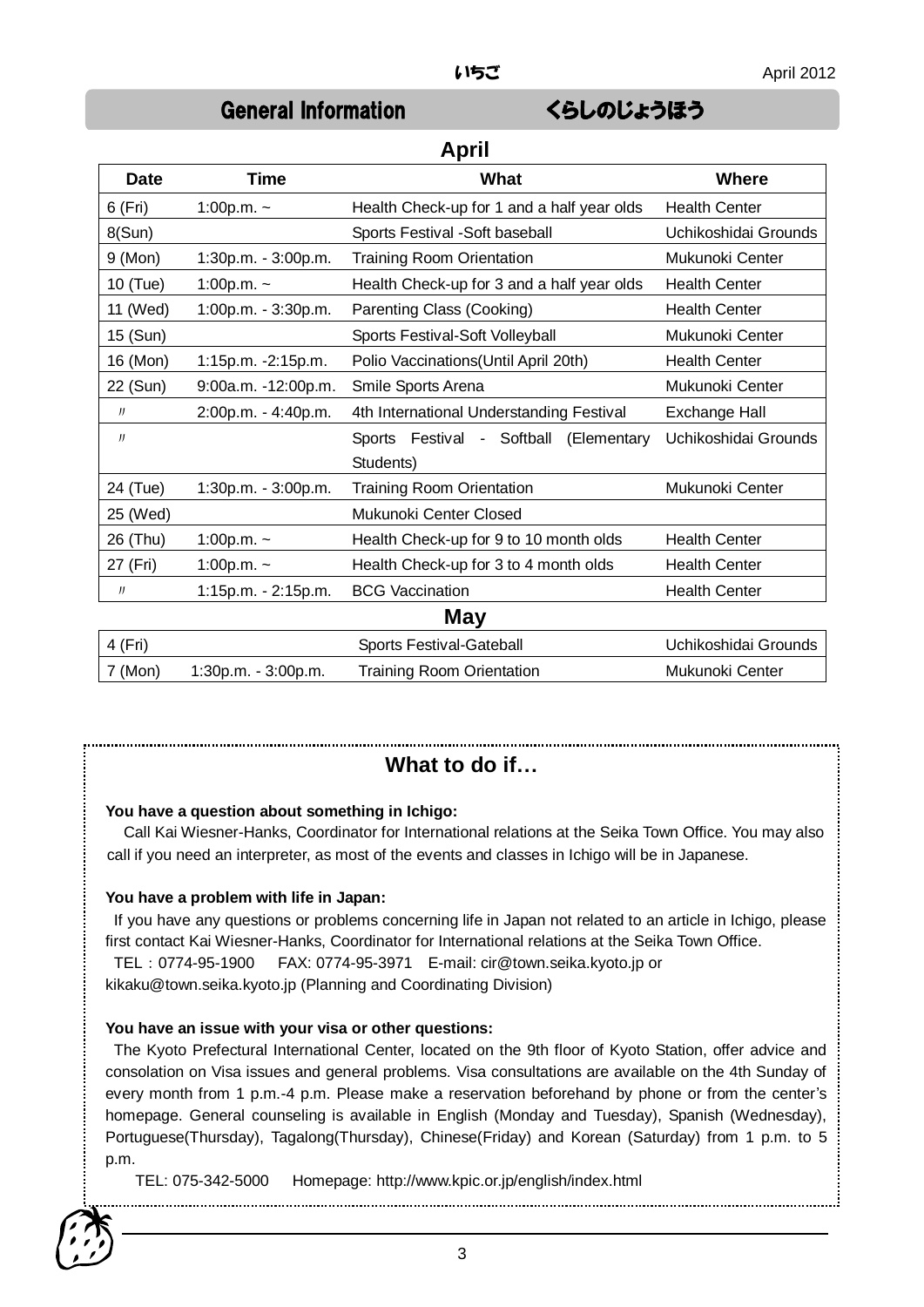# Upcoming Events こんげつのイベント

# **30th Sports Festival: Looking for Participants** 称<br>**第 30** 回総合スポーツフェスティバル:参加選手を募集

The Seika sports festival will be held from April to October, with 15 different events for residents to take part in! Specific sports will talk place during the following months.

- **May-** Gateball, Tennis, Soft Tennis, Table Tennis, Ground golf, Golf, Softball
- **June-** Volleyball, Badminton,
- **July** Basketball (middle school students)
- **August-** Bowling
- **October-** Karate

#### **Gateball**

**When:** Friday, May 4th (Rain date: Sunday, May 6th) **Where:** Uchikoshidai Grounds

**Who:** People who live or work in Seika (elem. school students and above) and members of the Seika gateball league. **Deadline:** April 17th(Tues) to the 27th(Fri) **Fee:** ¥2000 per team

**Run by the Seika Gateball league**

#### Doubles Tennis

**When:** Sunday, May 13th(Rain date:Sunday, May 20th) **Where:** Uchikoshidai and Iketani park tennis courts **Who:** People who live or work in Seika (middle school students and above) and members of the Seika Tennis Association. **Deadline:** April 17th(Tues) to the 27th(Fri) **Divisions:** Men's and women's beginner, and advanced divisions. Mixed teams play in the Men's divisions. **Fee**: Middle school students:¥1000 High schoolers and above:¥1500 **Run by the Seika Tennis Association**

#### Doubles Table Tennis

**When:** Sunday, May 13th

**Where:** Mukunoki Center Arena

**Who:** People who live or work in Seika over 4th grade in elementary school and members of the Seika Table Tennis Association.

**Divisions:** Women's and Men's

**Deadline:** April 17th(Tues) to the 27th(Fri)

**Fee:**¥1000 per pair

#### **Run by the Seika Table Tennis Association**

#### **Applications/Questions**



**When:** Sunday, May 13th (Rain date: Sunday May 20th)

**Where:** Seika Nishi Middle school tennis courts **Who:** People who live or work in Seika (middle school students and above) **Divisions:** Men and women's beginner and advanced divisions. Mixed teams play in the men's division. **Deadline:** April 17th(Tues) to the 27th(Fri)

**Fee:** Middle school students:¥1000

High schoolers and above: ¥1500

**Run by the Seika Soft Tennis Club** 

#### Ground Golf

**When:** Sunday, May 13th (Rain date: May 20th) **Where:** Higashihikari Elementary School **Who:** People who live or work in Seika (in higher grades of elementary school and above) **Divisions:** Individual- Teams (4 person) **Deadline:** April 17th(Tues) to the 27th(Fri) **Fee**:¥2000 per team **Limited to 48 teams. Run by the Seika Ground Golf Association**

#### Golf

**When:** Tuesday, May 15th (Still played in case of rain) **Where:** Mikanohara Country Club **Who:** Seika Golf Association Members **Deadline:** April 11th(Wed) to the 24th (Tues) **Fee:** ¥11,500 (including ¥3,000 membership fee) **Limit 120 people (30 teams)** Games will be individual matches using a double Perrier handicap. Please try to apply in groups of 4.

**Run by the Seika Golf Association.**

Application forms are available at the Mukunoki Center and online at the town homepage. To register, turn in a completed form to the Mukunoki Center front desk.

・・<br>Seika Athletics Association Office (In the Mukunoki Center) 精華町体育協 会 事務局 (むくのきセンター内) TEL:0774-98-0200, FAX: 0774-98-0118

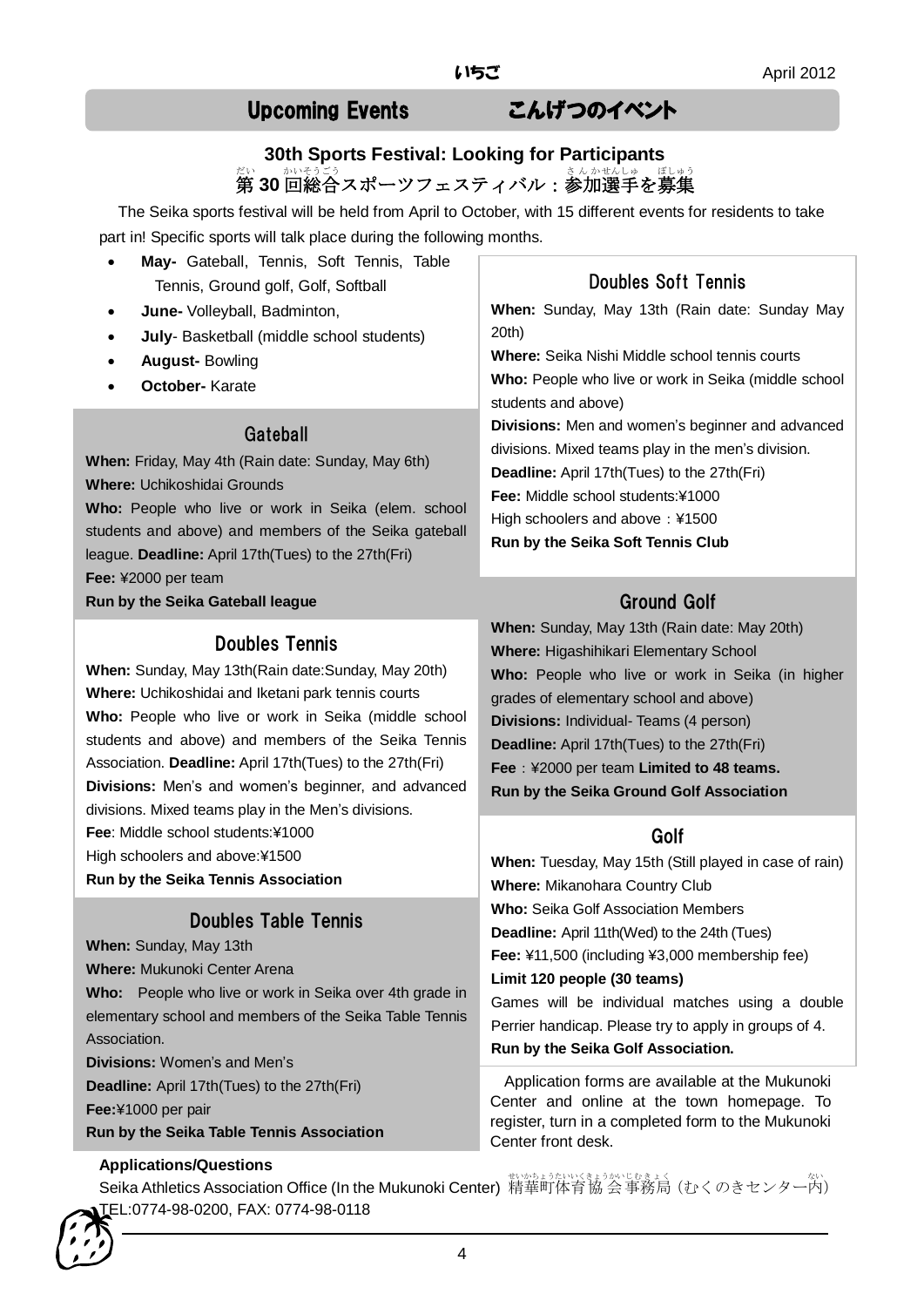## Keihanna Commemorative Park Upcoming Events and Activities

# けいはんな記念公園の催し物

# Tsukinoniwa Gallery: Puchi Art Show ★ギャラリー月の庭展覧会 フチ・アートなかま展

WHEN: Tuesday, April 3rd to Sunday, April 8th 10 a.m.-5 p.m. (until 4p.m. on the last day) WHERE: Suikeien Tsukinoniwa Gallery WHAT: An art show of some 40 drawings done in colored pencil.

# See the Sights Tour- The Sakura of Spring★みどころガイドツアー ~桜のほか見頃をむかえる花

WHEN: Saturday, April 7th 11 a.m.- 12 p.m. WHERE: Suikeien WHAT: A guided tour through the Suikein to see the sights of the season. (Reservations necessary. Limit 30. Cancelled in case of rain)

#### Hanami Craft Market★お花見工房市

WHEN: Saturday, April 7th and Sunday, April 8th 10 a.m.- 5p.m. WHERE: Shibafu Area WHAT: A handicraft market with wares from artists all over the country. There will also be food stalls set up.

### Hanami Concert★お花見コンサート

WHEN: Saturday, April 7th and Sunday, April 8th. From 12p.m. and 2 p.m. WHERE: Shibafu Area WHAT: Saturday will be a performance by Kiko Izumi on the erhu, and Sunday will have performances by the group Iroha, on erhu, piano and shakuhachi. Cancelled in case of rain.

# "Cherry Blossoms and the Night Sky"★天文クラフ「コペルニクス」~--<br>→ 『女桜と星空を眺めよう~

WHEN: Saturday, April 7th. 7p.m.- 9p.m. WHERE: Suikeien WHAT: The return of one of the park's most popular events, "Starry night café!" We hope you can enjoy stargazing, and looking for new experiences!

#### Spring Light Up Concert- Saxophone Ensemble★暮のライトアップコンサート~サックスアンサンフルの調 べ~

WHEN: Sunday, April 8th. 6p.m.- 7p.m. WHERE: Suikeien Kangetsurou Basement Hall WHAT: A saxophone performance by the "Coco Saxophone Quartet."

## Tsukinoniwa Gallery: Living in Calligraphy★ギャラリー月の庭展覧会 書雅会~書に暮らす~

WHEN: Friday, April 13th to Wednesday, the 18th. 10a.m. to 5 p.m. (Until 4p.m. on the last day)WHERE: Suikeien Tsukinoniwa Gallery WHAT: Roughly 30 pieces of calligraphy will be displayed on a handmade axis.

### Bamboo Shoot Harvest★タケノコ堀り

WHEN: Sunday, April 15th. 10a.m. to 12p.m. WHERE: Suikeien WHAT: Come pick bamboo shoots in the Suikeien's bamboo forest area. (Reservations necessary, limit 15. Reservations open March 15th. Moved to the 22nd in case of rain) FEE: ¥800

#### "Spring Color Concert"~Flute and Oboe Ensemble★暮色コンサート~フルートとオーボエのアンサンフル~

WHEN: Sunday, April 15th. 2p.m. - 3p.m. WHERE: Suikeien Kangetsurou Basement Hall WHAT: A performance by the flute and oboe ensemble group "Clover."

### Suikeien Ikebana Classroom★水景園 すいけいえん のいけばな教室 きょうしつ

WHEN: Thursday, April 19th. 1:30p.m. - 4p.m. WHERE: Suikeien Kangetsurou WHAT: Study the traditional art of Ikebana (flower arrangement) in our Japanese garden. FEE: ¥2000(Please contact the Keihanna Commemorative park Management office at least two days prior) (Continued on page 6)

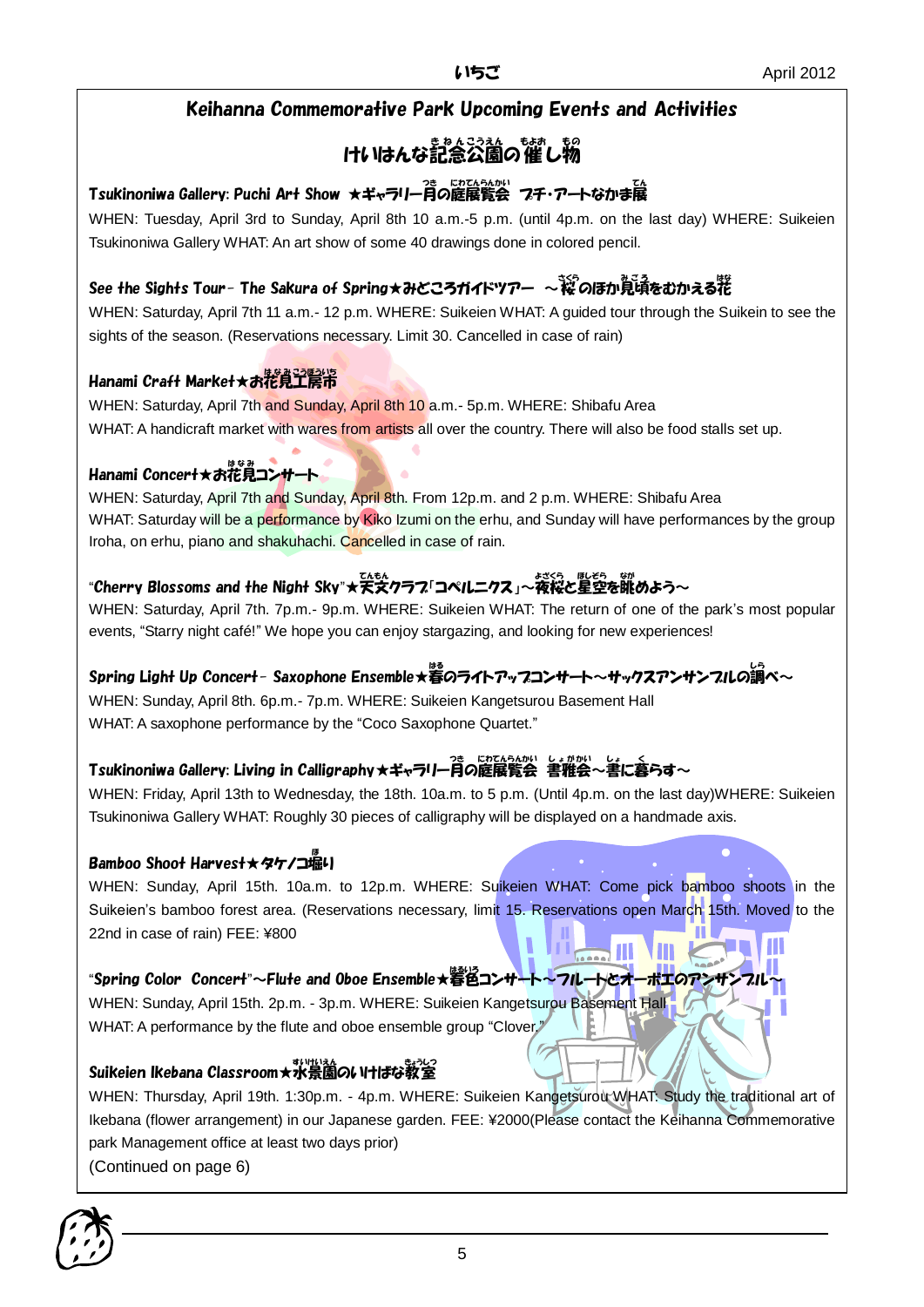#### (Continued from page 5)

#### Tsukinoniwa Gallery: Kitamura Yoshifumi Woodwork Show ★ギャラリー月の庭展覧会 北村良文 木工展

WHEN: Friday, April 20th to Thursday the 26th. 10a.m. to 5p.m. Until 4p.m. on the last day. WHERE: Tsukinoniwa gallery WHAT: Pieces of woodwork by Kitamura Yoshifumi will be on display.

### Suikeien Carp Streamers★水景園 すいけいえん とこいのぼり

WHEN: Friday, April 21st to Sunday, May 6th. 9 a.m. to 5 p.m. WHERE: Suikeien WHAT: To celebrate Boys' Day, we will be hanging up giant carp streamers around the park.

# The Enchanted Mebuki Forest: Bamboo Toys ★あつまれ!券ぶきの蒸のこびとたち 竹のおもちゃづくり

WHEN: Sunday, April 22nd. 1p.m.-4p.m. WHERE: Mebuki Forest WHAT: Come out and make toys out of bamboo! Open to elementary school students and above and their guardians. (Reservations necessary, limit 50.) FEE:¥500

#### Mebuki Forest R<mark>ally:</mark>Golden Week Special★券ぶきのモリラリー【春】ゴールテンウィークスペシャル

WHEN: Saturday, April 28th to Sunday, May 6th. 9a.m. to 5p.m. WHERE: Mebuki Forest WHAT: Challenge our quiz game while searching for blooming flowers. There will be prizes for winners as well.

# Farming Experience Class-Orientation★農業体験講座「つちのこ隊」フレ・はじめの一歩 〜オリエンテーション〜

WHEN: Sunday, April 29th (national holiday). 10 a.m. to 12p.m. WHERE: Suikeien FEE: ¥3000(1 year membership fee) WHAT: A hands on farming experience for kids! (Member registration necessary, limit 70)

# Tsukinoniwa Gallery-Picture Book Garden★ギャラリー賞の庭展覧会 えほんのにわ展~作家3人の絵本たちが券生える

WHEN: Saturday, April 28th to Sunday, May 6th. 10 a.m. to 5 p.m. WHERE: Suikeien Tsukinoniwa Gallery WHAT: A group art show by 3 different artists. There are also a variety of related events for this art show. For more information, call Ishimura at 0743-71-7188. Reservations open till Saturday, April 21st.

### "The Moon and Mars," by Astronomy Club "Copernicus"★天文クラフ「コペルニクス」 〜湾と惑星たちをみよう〜

WHEN: Thursday, May 3rd, 7p.m. to 9p.m. WHERE: Suikeien WHAT: Enjoy stargazing and looking for new experiences!

## Spring Concert: Hawaiian Melody★新緑 しんりょく コンサート~ハワイアンの調 しら べ~

WHEN: Friday, May 4th. 2 p.m. - 3 p.m. WHERE: Kangetsuro WHAT: Enjoy the tropical feel of Hawaiian music and hula in this concert from the band "puapua." (Will be held inside in case of rain)

# Japanese Festival Series-Boys' Day: Paper Helmets★日本の行事シリース 端午の節句 新聞紙でかぶとを作ろう

WHEN: Saturday, May 5th, 1p.m.-3p.m. WHERE: Kangetsurou WHAT: Make helmets out of newspapers to celebrate Boys' day.

#### Flowers and Greenery Market★はなみどりまーけっと

WHEN: Sunday, May 6th. 9:30a.m.-4p.m. WHERE: Shibafu Area WHAT: A market filled with food, flowers and handicrafts, all surrounded by the flowers and green of spring. (Cancelled in case of rain)

#### <u>Sas<buad Sons and Art Festival"★相楽市場~相楽地域の特産品を一堂に会した</u>"食 しく <u>がもいてん</u><br>「食と技の祭典」 WHEN: Sunday, May 6th. 9:30a.m. to 4 p.m. WHERE: Shibafu Area WHAT: A local produce market.

**PARK INFORMATION**: Entrance to Suikeien and Shizenrin: Adults: ¥200, Middle and E.S. students: ¥100 (Discount for groups of 25 and over.) **HOURS**: 9:00 - 17:00 **QUESTIONS**: Keihanna Commemorative Park Mgmt. Office けいは 。<br>んな記念公園管理事務所 TEL: 0774-93-1200, FAX: 0774-93-2688 http://www.keihanna-park.jp

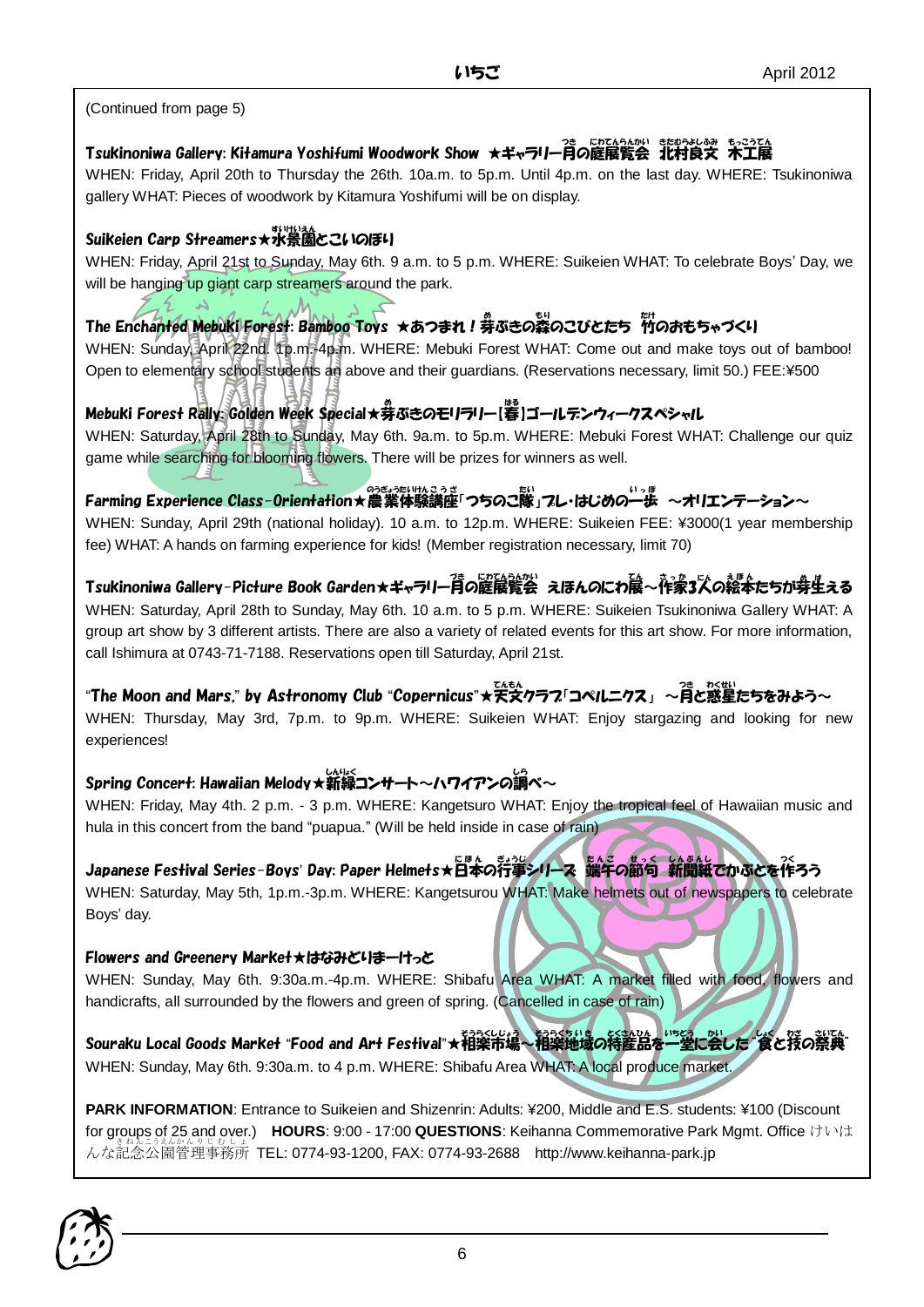#### Turnip Potage Soup

① Peel the turnips and potatoes and slice thinly. ② Boil the turnip leaves, then mince.

③Put the butter in a pot over a medium flame. As the butter starts to melt, put the turnips in and fry them. ④When the turnips become

soft, add the potatoes and fry together while mixing.

**Ingredients- (2 servings) Turnip----------150g Potatoes----------60g** Soup stock ... **-----------200ml**(**5g**) **Turnip leaves---10g Butter---------------6g Pepper-------A pinch Milk-------------160ml**

⑤Mix the soup stock in 200 ml of warm water.

⑥Once the potatoes become gruel, add the soup stock and boil over a low flame until it all becomes soft.

⑦Remove from heat, mix in a blender, then return to the pot.

⑧Pour the milk in , and add pepper to season.

⑨Serve in a bowl, and sprinkle the shredded turnip leaves on top.

# Transportation to Kansai Airport かんさいくうこうまでのこうつう

### **Kansai Airport Bus** ゕんきいくうこう。<br>関西空港エアポートリムジンバス

You can take the Nara Kotsuu Airport Bus to Kansai International Airport from Keihanna Plaza, available seven days a week (one way fare ¥2000). Bookings are available. See the telephone number below to reserve a seat:

| <b>Departing</b> | <b>Arriving</b> | <b>Departing</b> | Arriving |
|------------------|-----------------|------------------|----------|
| 5:50a.m.         | 7:30a.m.        | 12:40p.m.        | 2:20p.m. |
| 6:50a.m.         | 8:25a.m.        | 3:40p.m.         | 5:20p.m. |
| 7:50a.m.         | 9:30a.m.        | 4:40p.m.         | 6:20p.m. |
| 9:50a.m.         | 11:30a.m.       | 5:40p.m.         | 7:20p.m. |
| 10:50a.m.        | 12:30a.m.       | 6:40p.m.         | 8:20p.m. |
| 11:50a.m.        | 1:30p.m.        |                  |          |

| <b>Departing</b> | <b>Arriving</b> |
|------------------|-----------------|
| 12:40p.m.        | 2:20p.m.        |
| 3:40p.m.         | 5:20p.m.        |
| 4:40p.m.         | 6:20p.m.        |
| 5:40p.m.         | 7:20p.m.        |
| 6:40p.m.         | 8:20p.m.        |
|                  |                 |

For more information or to reserve a seat: Nara Kotsu Bus Reservation Center をらえる。<br>奈良交通バス予約センター

TEL: 0742-22-5110 (Hours: 9:00 -19:00)

# Cooking クッキング Yojijukugo Corner 四字熟語コーナー

Howdy everyone and welcome to the Yojijukugo Corner! Yojijukugo are Japanese idioms made up of four Kanji.

| ≘<br>亩台 |  |
|---------|--|





# **"Looking strong on the outside, but being soft inside"**

*Naijyuu Gaigou*

As we all know, appearances can be deceiving. Occasionally the people who look the happiest can be the saddest, and those who seem confident can in reality be very nervous and shy. This month's Yojijukugo describes a person who, despite looking strong and confident, is actually very weak-willed.

# Note From the Editor へんしゅうしゃのことば

Every year in April, offices all over Japan are busy-busy as new workers are ushered in and current employees are moved about as the new fiscal year starts.

I can't say I'll ever get used to this process. In the states companies and offices hire people whenever they need them, and though workers do get moved around, there's nothing so concrete as in Japan. At first I thought this process was far too strict, but I've come to realize it has value too. Having everyone join at the same time means that you have people who share all the same problems as you and are there for support. Although it may seem very strict, there's no substitute for support.



I have a blog about my life in Seika that everyone should check out! **http://seikalife.blogspot.com**

- Kai